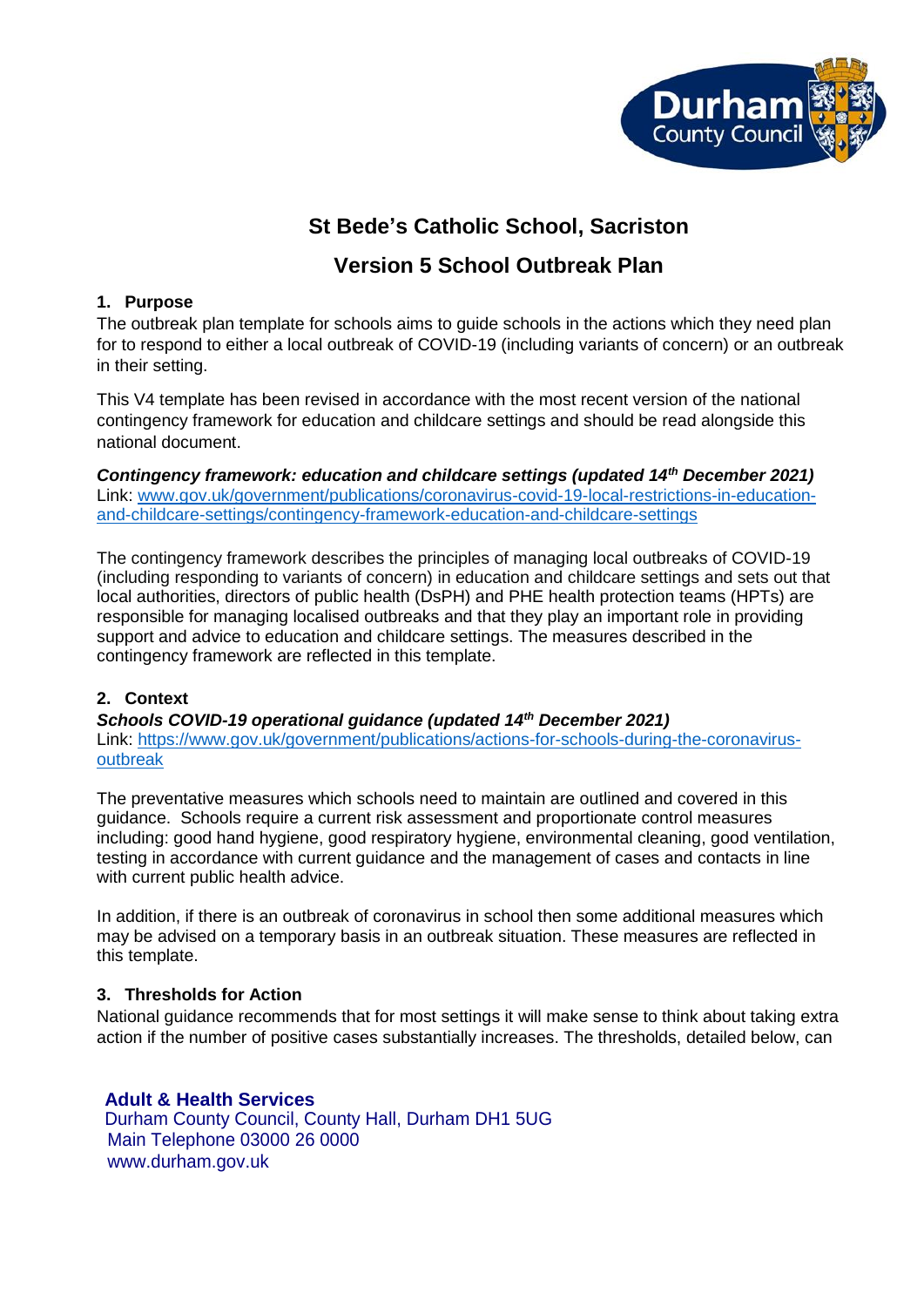be used by settings as an indication for when to seek public health advice if they are concerned and appendix 1 provides details of the process for contacting Durham County Council.

#### **Mainstream primary and secondary schools:**

5 children, pupils, students or staff, who are likely to have mixed closely\*, test positive for COVID-19 within a 10-day period

Or

10% of children, pupils, students or staff who are likely to have mixed closely\* test positive for COVID-19 within a 10-day period

Or

If any case of COVID-19 in school has resulted in that person being hospitalised

\*in the same cohort, for example class/year group/activity group/friendship group/home to school transport

#### **4. Outbreak definition**

A standard outbreak definition is two or more confirmed COVID-19 cases associated with the setting with an onset of illness in the last 14days and:

 where the cases are likely to have been exposed to each other using the close contact definition (within 2m for more than 15minutes, within 1m for 1minute, within 1m and face to face for any amount of time, shared a small vehicle for any amount of time)

Or

where the there is no sustained community transmission

#### **5. Outbreak assessment**

An assessment of an outbreak is undertaken, in most instances when the threshold for action is reached, by working with public health who will advise on public health actions and this assessment is made taking into account the current position regarding COVID-19 in the population.

#### **6. Outbreak assessment in periods of exceptional demand**

Periods of exceptional demand schools will be notified by the Head of Education and the DPH.

Mainstream schools where there are any cases associated with the setting who are hospitalised will continue to report cases as usual and will be directly supported by the public health team.

Mainstream schools without cases associated with the setting who are hospitalised will be requested to assess their outbreak using the checklist provided at appendix 2

The revised reporting process for mainstream schools in periods of exceptional demand is provided in appendix 3.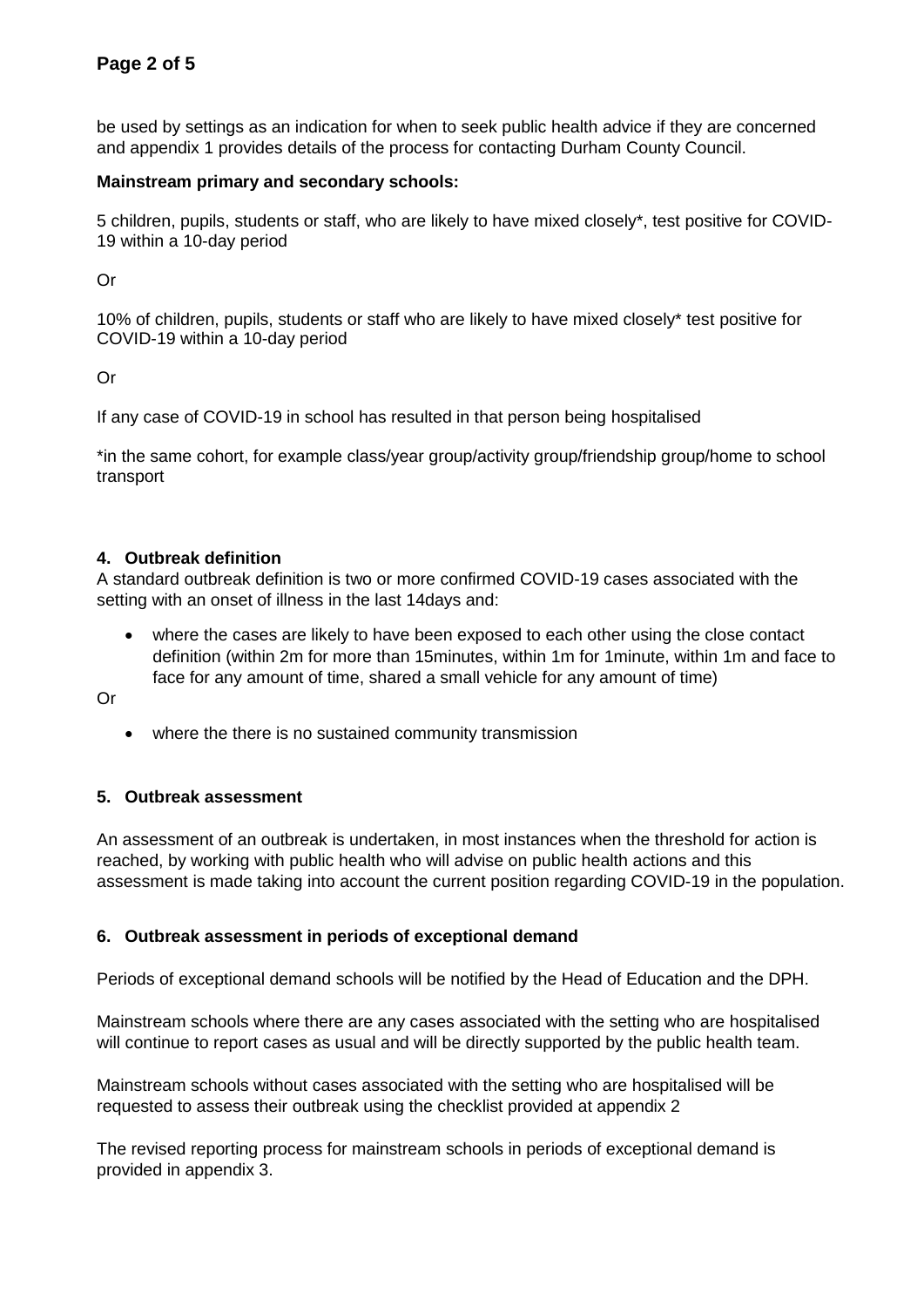#### **7. Outbreak Management Plan Template**

All education and childcare settings should have outbreak management plans outlining how they would operate if any of the measures described below were recommended for their setting or area.

This includes how they would ensure every child, pupil or student receives the quantity and quality of education and care to which they are normally entitled.

Public Health Actions to be included:

#### **1) Prevention measures:**

Review the current COVID-19 risk assessment and ensure that all prevention measures are fully implemented. Where needed seek advice from your health and safety advisor.

Review individual risk assessments for staff and pupils. Where needed seek advice from your occupational health advisor and/or health and safety advisor.

#### **2) Bubbles**

Bubbles may need to be reintroduced and please plan for how these would be reinstated for each of your classes and/or year groups in school.

#### **3) Face coverings**

Face coverings may need to be reintroduced for staff (all schools) and students (secondary age pupils/schools and colleges), and as previously there will be reasonable exemptions for their use.

This may include face coverings in communal areas (for pupils, students and staff) and/or classrooms (for both pupils, students and staff).

Please refer to the section covering face coverings in your current risk assessment.

#### **4) Testing:**

Increased testing may be advised this may include:

Increased use of home testing by staff (all schools) and pupils and students (secondary age pupils/schools and colleges).

In accordance with the testing guidance in the current risk assessment schools may be advised to:

Request more frequent use of home LFD testing by some staff (all schools) and pupils and students (secondary age pupils/schools and colleges) for a specified period, for example 7days.

Please refer to the section covering testing in your current risk assessment.

#### **And/or**

Request the use of home PCR testing by some staff (all schools) and some pupils (all schools) by accessing testing via NHS 119.

#### **5) Shielding**

People previously considered to be clinically extremely vulnerable (CEV) will not be advised to shield again.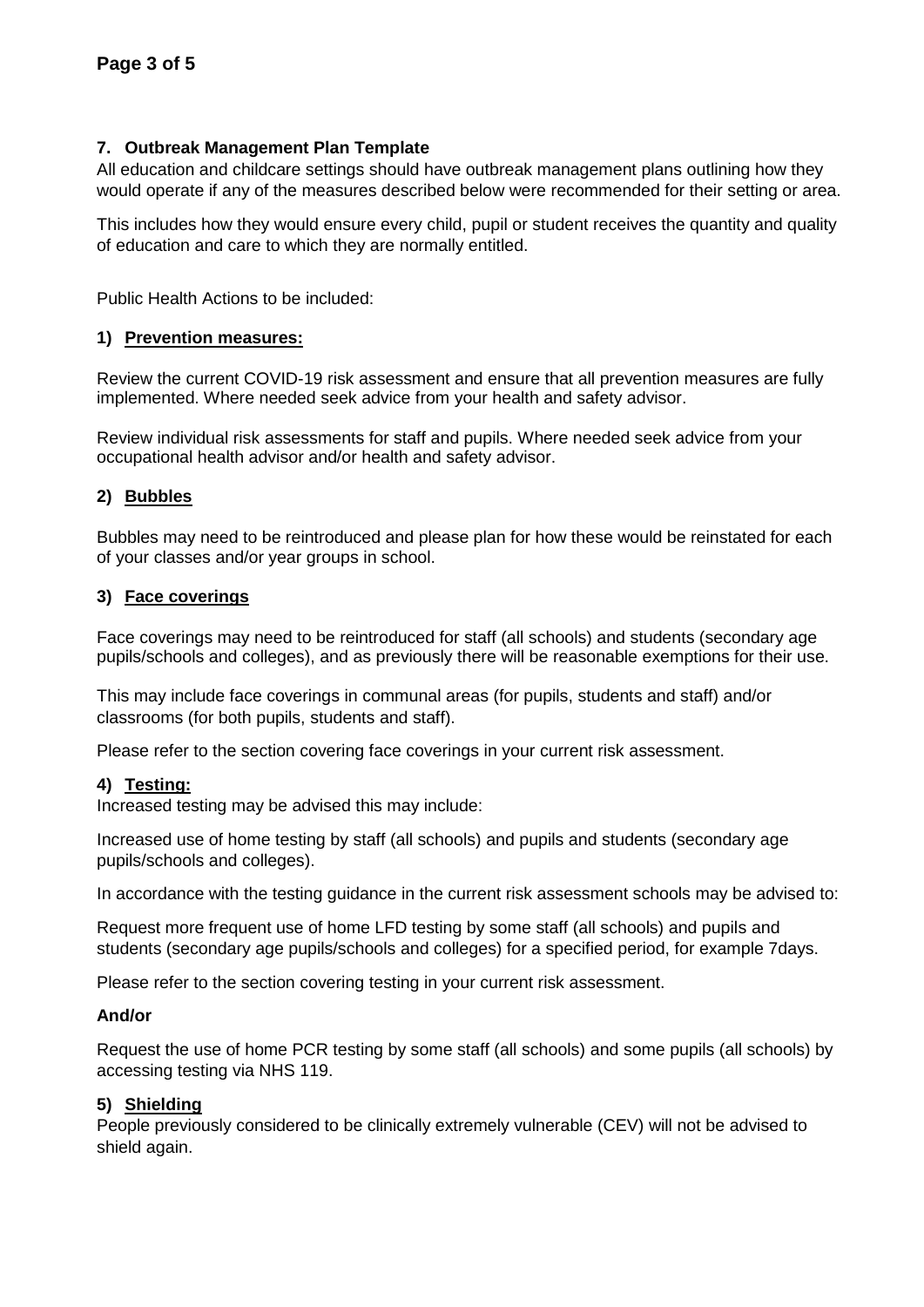Individuals previously identified as CEV are advised to continue to follow the guidance on how to stay safe and help prevent the spread of COVID-19. Individuals should consider advice from their health professional on whether additional precautions are right for them.

### **6) Other activities**

A range of activities may be paused or restricted during an outbreak including: educational visits, residential educational visits, open days, transition days, parental attendance, live performances and use of the school premises by other organisations.

### **7) Contact tracing**

Contact tracing may be reinstated and in this situation DCC will work with schools to ascertain the contacts of cases during their infectious period and will provide a template letter for schools to share with identified contacts advising the contact to seek a PCR test and where not exempt, to self-isolate.

For primary school age pupils, the whole class would usually be considered contacts of a case.

For secondary school age pupils, contacts would usually be those pupils/staff who meet the standard contact tracing definition which is a person who has been within 2m for more than 15minutes, within 1m for 1minute, within 1m and face to face for any amount of time, shared a small vehicle for any amount of time during the infectious period for the case.

#### **8) Attendance restrictions**

Settings should make sure their outbreak management plans cover the possibility they are advised to limit attendance, although this would be a measure of last resort.

High-quality remote education should be provided for all pupils or students not attending.

In all circumstances, priority should continue to be given to vulnerable children and young people and children of critical workers to attend to their normal timetables.

## **Safeguarding**

- We will review our child protection policy to make sure it reflects the local restrictions and remains effective.
- We will aim to have a trained DSL or deputy DSL on site wherever possible.
- If our DSL (or deputy) can't be on site, they can be contacted remotely by email: stbs@stbe.bwcet.com OR via the school office. Tel: 0191 371 0272 5
- If our DSL (or deputy) is unavailable, we will share a DSL with St Godric's Catholic Primary School, Durham. Their DSL can be contacted by email: durhamstgodric@durhamlearning.net OR via the school office. Tel: 0191 384 7452
- On occasions where there is no DSL or deputy on site, a senior leader will take responsibility for coordinating safeguarding on site.

When vulnerable pupils are absent, we will:

 Speak to parents/carers and, where applicable, social workers and the local authority, to work out the reason for absence and update our records accordingly (CPOMs)